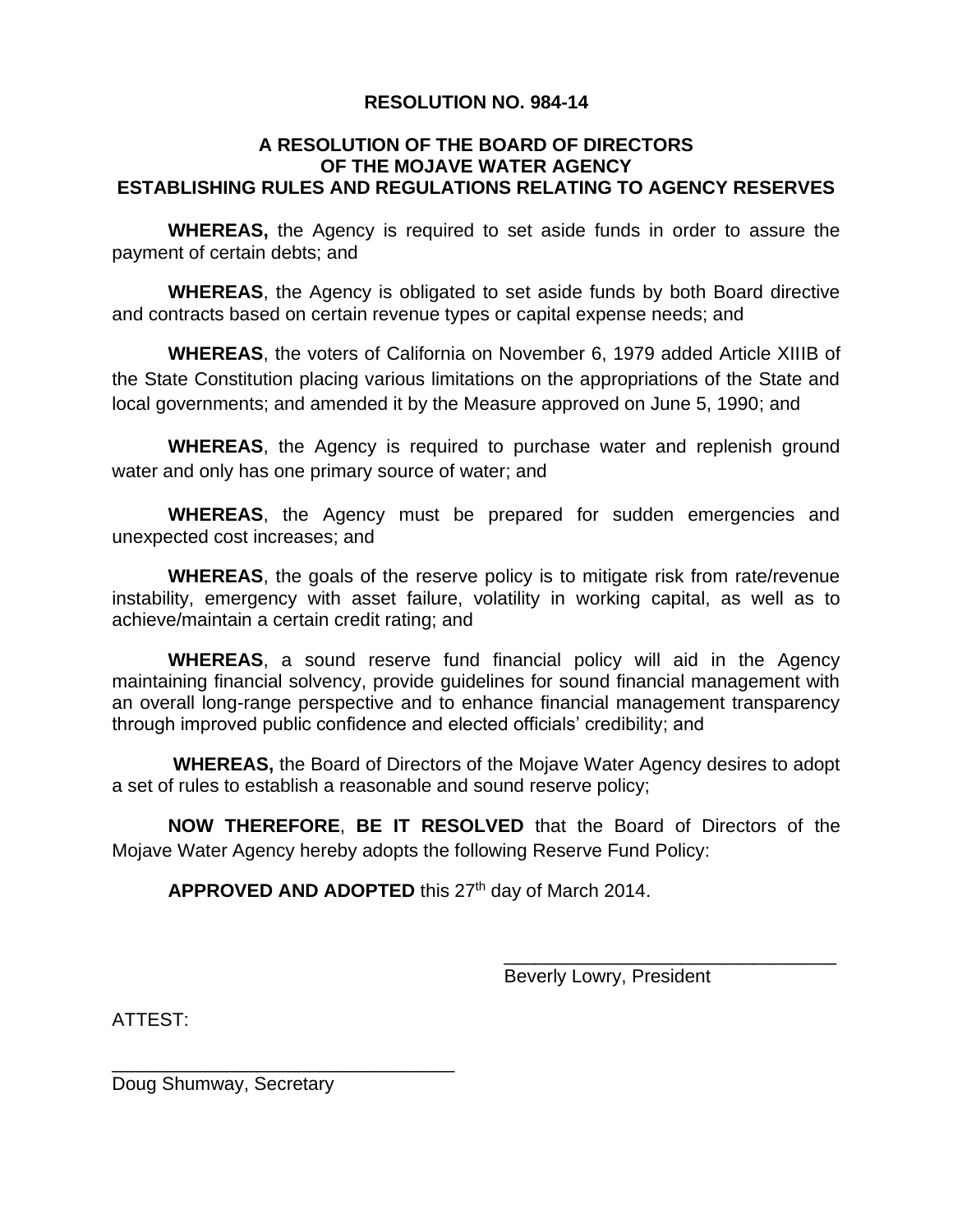# **RESERVE FUND POLICY**

#### **OUTLINE OF CONTENTS** Page No.

| SECTION 1. | <b>TITLE OF RESOLUTION</b>     |  |
|------------|--------------------------------|--|
| SECTION 2. | PURPOSE OF RULES & REGULATIONS |  |
| SECTION 3. | <b>DEFINITIONS</b>             |  |
| SECTION 4. | RESERVE CATEGORIES             |  |

**Section 1. Title of Resolution**. This resolution shall be known as the Reserve Resolution of the Mojave Water Agency ("Agency").

**Section 2. Purpose of Rules and Regulations.** The purpose of these rules and regulations is to provide specific rules with which to establish and maintain reserve funds.

**Section 3. Reserve Categories.** The reserves are separated into three major categories, (1) Risk Mitigation for timing of cash receipts from taxes and water sales, (2) risk mitigation for volatility in revenues and (3) risk mitigation for unknown emergencies and capital. Within those categories are sub-categories, which identify the purpose for the reserve, the source of funding, the availability or liquidity of funds required in the reserve, as well as dollar thresholds.

#### **RISK MITIGATION FOR TIMING OF CASH RECEIPTS FROM TAXES AND WATER SALES**

- **I. Operations & Maintenance Reserve**
	- a. **Purpose**: Working capital for State Water Project variable costs and to bridge the timing of tax receipts against operation and maintenance costs.
	- b. **Target level:**
		- i. Water: 80% (292 days) to account for Watermaster payments being made once a year.
		- ii. Property Taxes: 50% (180 days) to account for timing of receipt of property taxes coming in two large payments.

#### **II. Bond Reserve**

- a. **Purpose**: Working capital for DWR loans and other outstanding debt
- b. **Target level:** 50% 100% of annual debt payments

#### **III. DHCCP Contingency Reserve**

- a. **Purpose**: Working capital for anticipated future DWR costs for the Delta Habitat Conservation and Conveyance Program fixed cost.
- b. **Target level:** Property taxes: 50% (180 days) to account for timing of receipt of property taxes coming in two large payments.